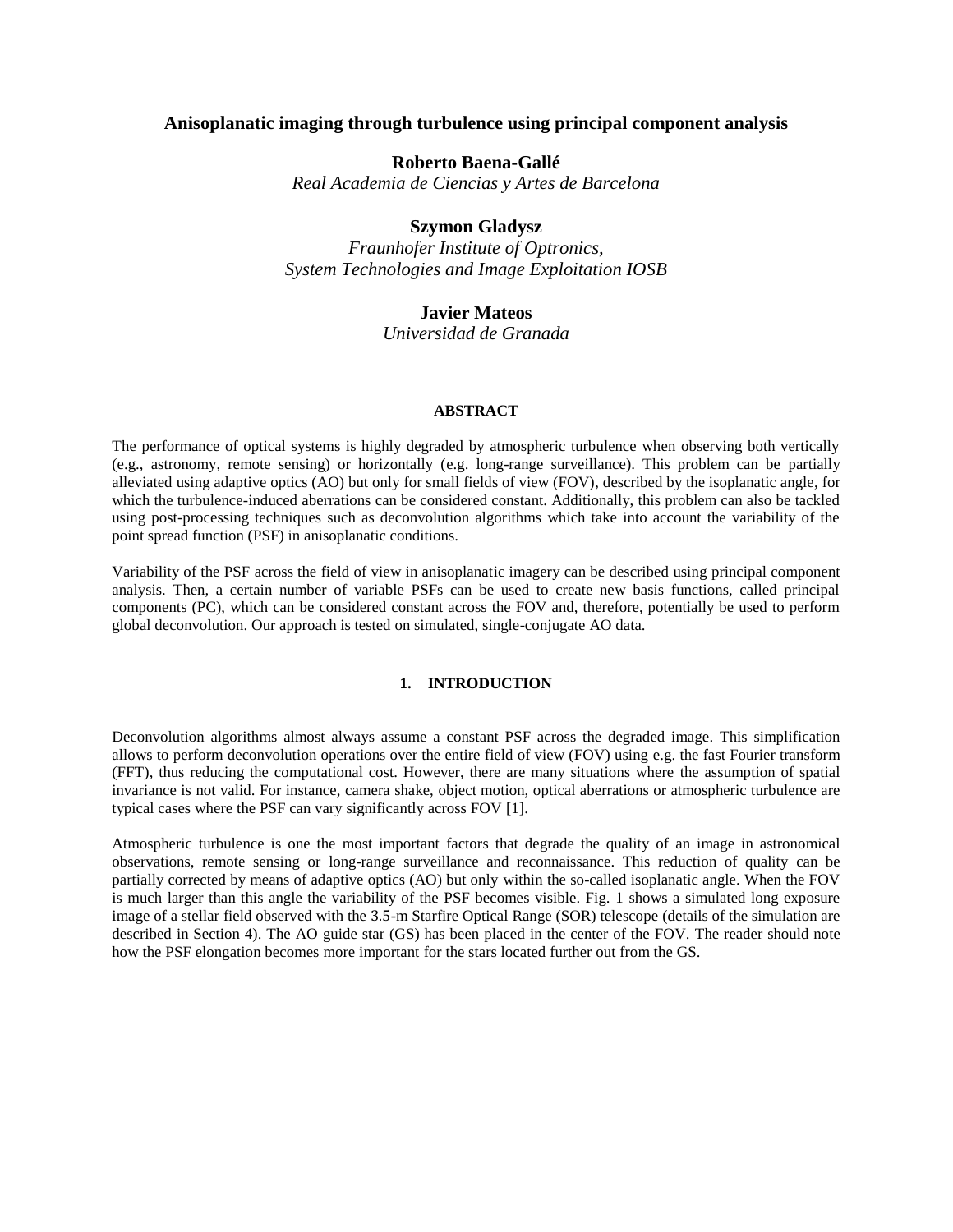

Fig. 1. Left: anisoplanatic AO simulation with the 3.5-m SOR telescope for atmosphere 1 (details of the simulation can be found in Section 4). Location of the GS is marked with a green circle. Right: Richardson-Lucy deconvolution using the GS as reference PSF. Image are shown in log scale and in false colors.

A typical way to deal with this situation is to divide the image into small non-overlapping regions where the PSF can be assumed constant, then perform local deconvolution and stitch all pieces back together again. Larger, partially-overlapping regions can be used to reduce artifacts at the boundaries by interpolating the influences of the different PSFs in the common regions [2].

A more elegant method consists in representing the varying set of PSFs through an appropriate basis. Then, the PSFs are expressed as weighted sums of functions whereby each of these functions can be assumed to be spatially invariant. Representing a PSF as a linear combination of functions is not a new idea. For instance, the wavelet transform (WT) provides a set of fast-decaying functions that decompose the frequency content of a signal, spatially localizing such content simultaneously. Since PSFs are in general sharp and compact, the WT can be used to represent their variability [3]. The shapelet transform (ST) also offers a highly localized orthogonal set, which is derived from Gaussian-weighted Hermite polynomials. It was proposed to represent astronomical objects, in particular, weak gravitational lensing phenomena [4]. Unfortunately, neither of them is able to represent correctly at the same time all the possible features at small and large scales [5].

Unlike WT and ST, principal component analysis (PCA) is not based on common analytical functions but on the data itself, thus increasing its efficiency in the representation of the data. In a nutshell, the derived functions are the eigenvectors of the covariance matrix created from the data to be represented. In reference [6] the authors use filter banks computed through PCA to convolve raw images for representing different types of blurring, such as foveal vision or aberrations experienced by a glaucoma patient, among others. The use of PCA allows for choosing an informed trade-off between accuracy of the representation and computational cost.

To our knowledge, reference [7] was the first to propose the use of PCA in the deconvolution operation to account for the variability of PSFs in AO observations. The authors show that the spatially-varying deconvolution problem can be tackled by a weighted sum of a series of spatially-invariant deconvolutions. The chosen algorithm for spatially-invariant deconvolution was the Richardson-Lucy (RL) method, which obtains the maximum likelihood solution in the presence of Poisson noise. Reference [7] shows the performance of this approach on images acquired with the QUIRC/Hokupa'a AO instrument.

Reference [8] presents a myopic algorithm that also assumes Poisson noise in the data fidelity term. The anisoplanatism of the PSFs is described with one parameter that modifies the turbulence power spectral density based on the von Karman model. In particular, it linearly modifies the layer altitudes of a proposed atmosphere profile, thus stretching or compressing its structure while preserving its morphology. In practice, this means keeping constant the set of functions and scaling the coefficients that weight them by a factor which must be estimated during the minimization process, thus justifying the myopic nature of this approach.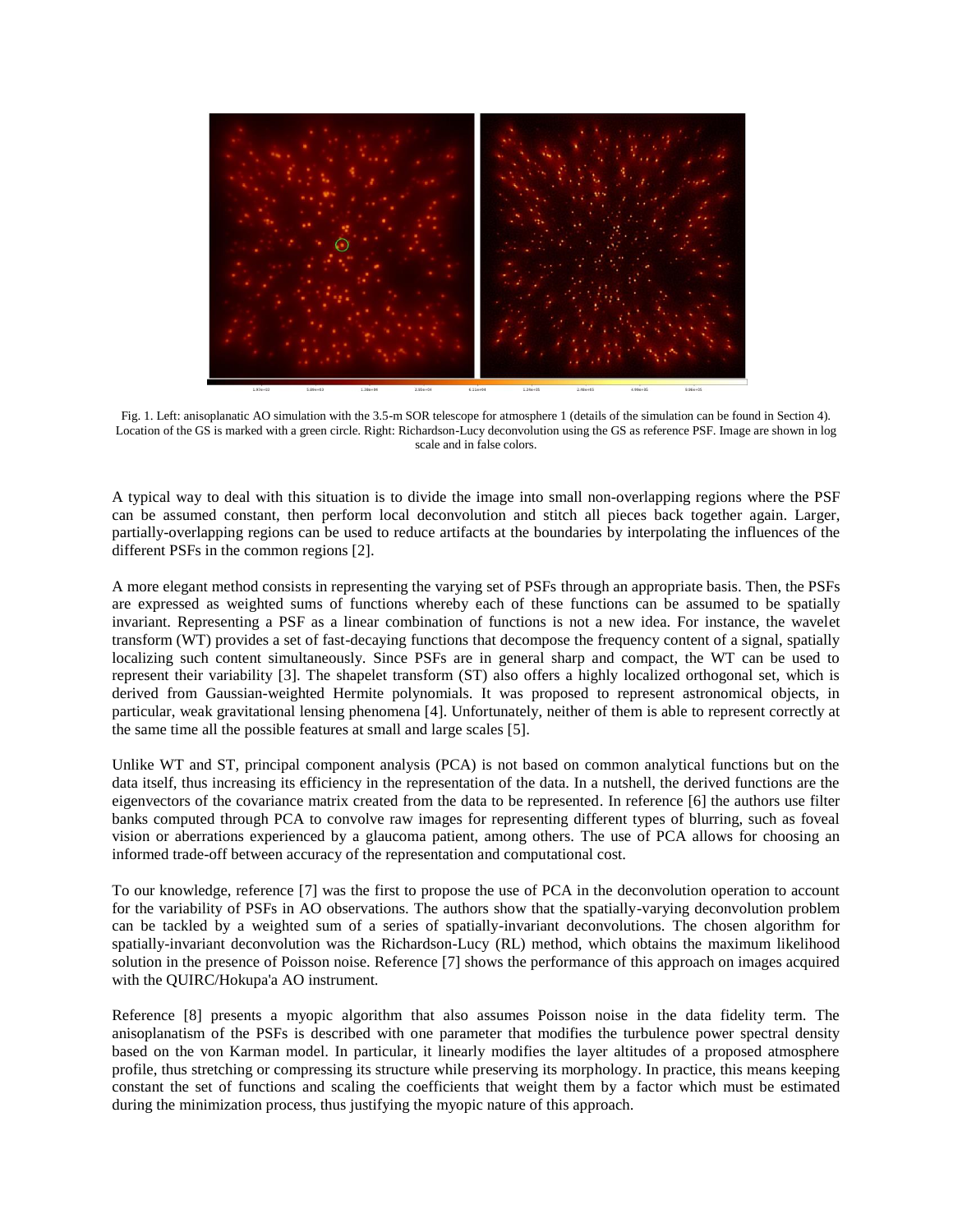Reference [9] introduces PCA in the L0-AbS algorithm, short for  $l_0$  analysis-based sparsity. This is an iterative, regularized filter that assumes Gaussian noise for the likelihood and a  $l_0$ -based prior for the object. A threshold is applied to the solution at each iteration using a combination of the 2-D dual tree complex wavelet transform and the translation-invariant Haar pyramid. This approach shows good results for different types of extended objects.

The goal of this paper is to test PCA on simulated PSFs from the single-conjugate AO system at SOR. Two deconvolution algorithms were modified to include PCA. The influence of the number of principal components on the subsequent global image reconstruction was tested. The comparison of this approach vs. traditional deconvolution with a single PSF was also carried out.

This paper is organized as follows. In Section 2 the technique of decomposing a dataset in its principal components (PC) is described. Section 3 is intended to show how to include PCs into some iterative deconvolution algorithms. Section 4 describes the AO simulations used in this work and the obtained results. Finally, Section 5 outlines future directions.

#### **2. SPATIALLY VARIANT CONVOLUTION USING PCA**

The observed image  $i(\vec{x})$  is given by the standard image formation equation, which expresses the image at a position  $\vec{x}$  as the convolution of an object  $o(\vec{u})$  with a PSF  $h(\vec{u}, \vec{x})$  that accounts for distortions caused by atmospheric turbulence, relative camera motion or optical aberrations:

$$
i(\vec{x}) = o(\vec{u}) \otimes h(\vec{u}, \vec{x}) + n(\vec{x}) \tag{1}
$$

where  $\otimes$  denotes the convolution operator,  $n(\vec{x})$  accounts for the noise from the source and the detector, and  $\vec{x}$  and  $\vec{u}$  are 2-D vectors denoting image-, and object-space coordinates, respectively. Note that the PSF is assumed to change with  $\vec{u}$  and  $\vec{x}$ . If the PSF can be approximated as a weighted sum of *J* functions (hereafter we use the term eigen-PSF or principal component -PC- to denote such functions):

$$
h(\vec{u}, \vec{x}) \approx \sum_{j=1}^{J} a_j(\vec{u}) \cdot h_j(\vec{x}) \tag{2}
$$

then Equation (1) becomes:

$$
i(\vec{x}) \approx \sum_{j=1}^{J} [(a_j \cdot o) \otimes h_j](\vec{x}) + n(\vec{x}) \tag{3}
$$

The set of  $h_j$ 's forms a basis of space-invariant PSFs that can be convolved independently with the object, and whose influence/weighting over the object is determined by the set of coefficients  $a_j$ . In other words,  $a_j$ 's weight the object domain according to the variability expressed by the  $h_j$ 's. To compute both  $h_j$ 's and  $a_j$ 's an appropriate basis must be chosen. Principal component analysis (PCA) creates an orthogonal basis such that the first eigen-PSF accounts for as much of the variability present in the data as possible, and each succeeding eigen-PSF has the highest variance possible under the constraint to be orthogonal to the preceding eigen-PSF.

The way to compute PCA in order to find the elements of the decomposition in Equation (2) is by means of singular value decomposition (SVD) [10], for which the PSF  $h(\vec{u}, \vec{x})$  must be arranged into a matrix K that is built in the following way. Let us consider an  $M \times M$  pixel FOV representing an extended object or a stellar field. As an example suppose that  $M = 256$  so the total number of pixels in the FOV is 65536. At each location or pixel there is a representation of a space-variant PSF. If the support of the PSFs is  $N \times N$  pixels, and for example  $N = 64$ , then one needs a total number of  $M^2$  vectors of  $N^2$  size (lexicographically-ordered PSFs), i.e., 65536 vectors of size 4096 that represent the total PSF variability in the FOV. Hence, K is a  $M^2 \times N^2$  matrix with as many columns as PSFs and as many rows as individual PSF elements. Singular value decomposition of matrix  $K$  results in:

$$
K = U\Lambda V^T \tag{4}
$$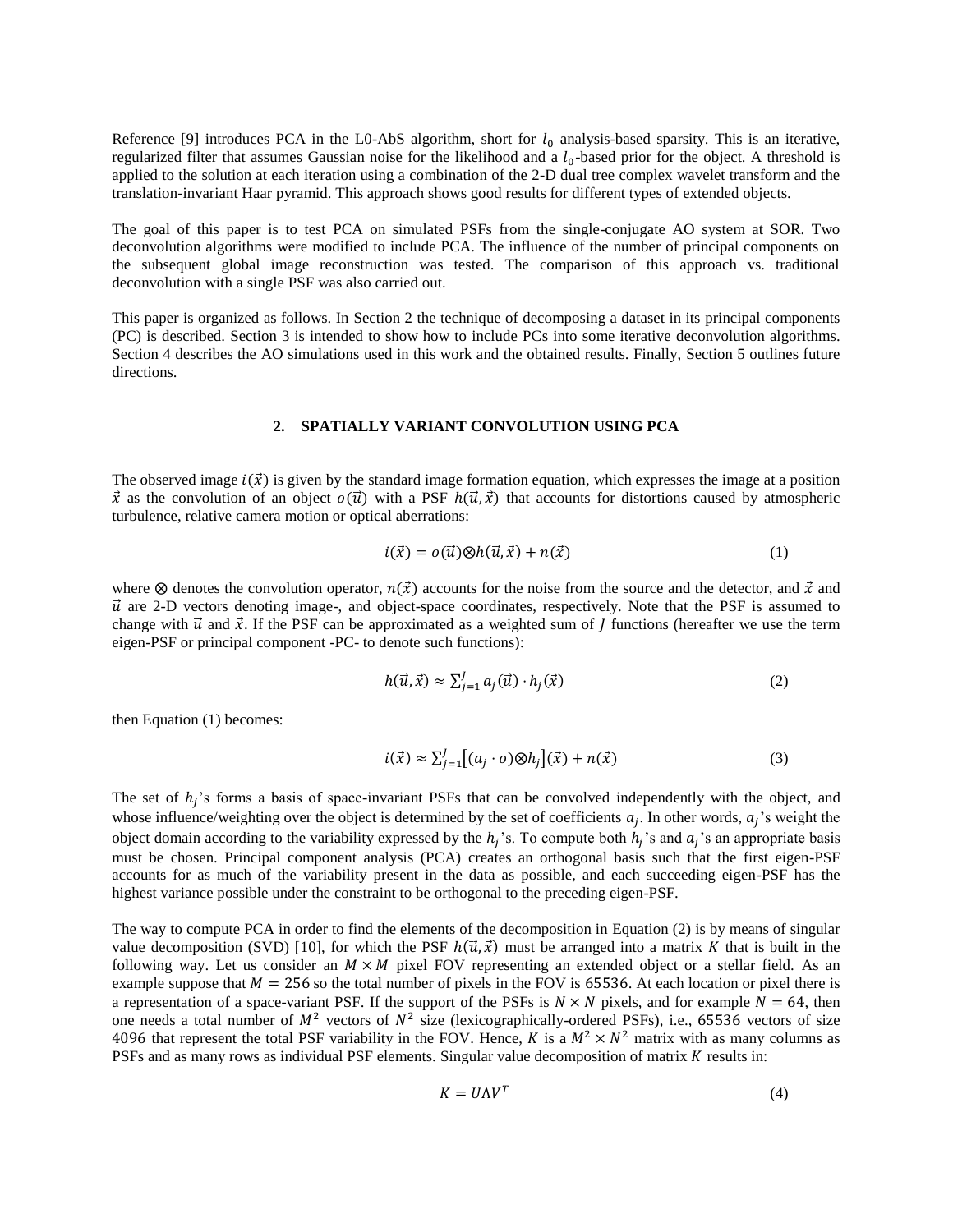where U and V are two matrices with orthonormal columns containing the eigen-PSFs  $h_j$ 's and coefficients  $a_j$ 's, respectively, and  $\Lambda$  is a diagonal matrix whose elements are the eigenvalues of the decomposition. At this point it is important to stress that every PSF should be centered so that the peak always lies at the center pixel of the PSF support, otherwise, the SVD would be dominated by PSF translation rather than by its shape. The maximum number of useful eigen-PSFs will be limited by the rank of matrix K, i.e., the lowest of the two numbers:  $M^2$  or  $N^2$ . In our work  $M \gg N$ , and so we will obtain a maximum number of  $N^2$  eigen-PSFs (4096, using the numbers quoted above). In order to reduce the dimensionality of the problem it is preferable to work with the covariance matrix of  $K$ rather than with K itself, thus results a symmetric  $N^2 \times N^2$  matrix. Singular value decomposition of this covariance matrix can be expressed as:

$$
Cov(K) = KK^T = U\Lambda V^T V\Lambda^T U^T = U\Lambda^2 U^T
$$
\n<sup>(5)</sup>

Each of the eigen-PSFs  $h_j$ , which forms the orthonormal basis we are interested in, can be obtained from the columns of the matrix U. The field of coefficients  $a_j$ 's can be obtained directly from the rows of  $U^T K$ . The value of the corresponding eigenvalue in the matrix  $\Lambda$  gives the importance of its eigenvector. The larger the eigenvalue, the more variability is contained in the corresponding eigen-PSF. Notice that since we assume we have access to the PSFs at all locations, then we will be able to compute all the coefficients at each of these locations for each eigen-PSF, otherwise one would have to interpolate  $a_j$ 's to obtain those coefficients where the PSF is unknown [11].

Exact recovery of the original PSFs requires the use of all possible eigen-PSFs that can be obtained from PCA. However, if only the first *I* eigen-PSFs are kept, then the recovered data has the maximum possible variance that could be preserved from the original data whereas the square reconstruction error is minimum. This characteristic allows PCA to retain as much of the original variance as possible with only a few eigen-PSFs, thus reducing the computational overhead associated with Equation (3).



Fig. 2. First row: example simulated PSFs from positions (127,127), (1,127), (127,1) and (1,1) respectively, within a FOV of  $256 \times 256$  pixels. The support of these PSFs is 64 × 64 pixels. Second row: first four eigen-PSFs shown from left to right in order of decreasing importance according to their respective eigenvalues. The support of these eigen-PSFs is also  $64 \times 64$  pixels. Third row: coefficient fields associated with the corresponding eigen-PSFs above. The support of the coefficient field is the same as the FOV, i.e.,  $256 \times 256$  pixels.

Fig. 2 shows the result of PCA over PSFs within a 256 × 256 FOV (see Section 4 for description of the input data). Notice how the first two eigen-PSFs are related to the size of the original PSFs, while the next two describe the elongations along the diagonals and horizontal-vertical directions, respectively. The coefficients weight the importance of an eigen-PSF to obtain the correct PSF at each location. For example, the sign of the coefficient in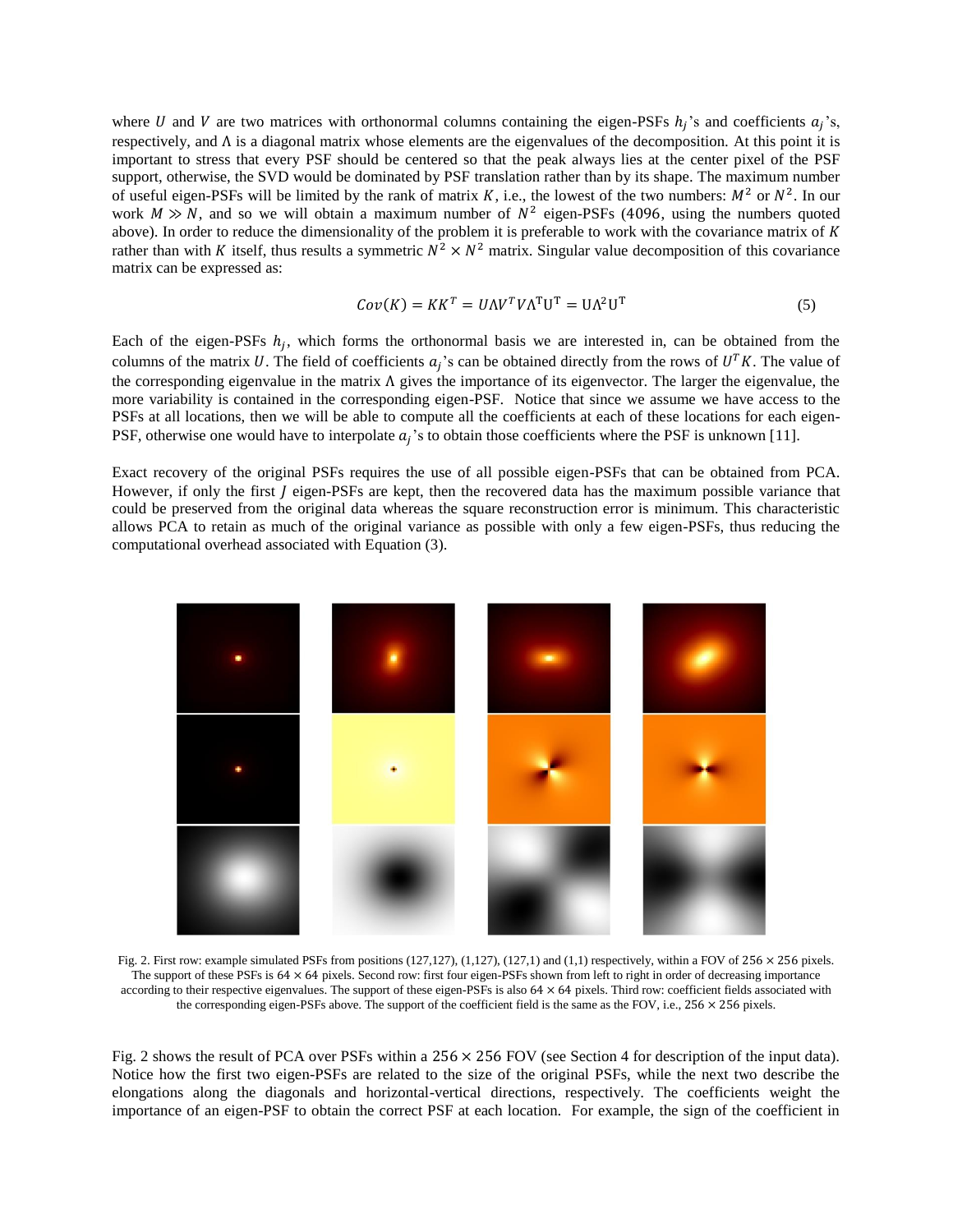the third row, fourth column determines whether the associated eigen-PSF will be elongated in the horizontal or vertical direction at a given location in the FOV (second row, fourth column). In our study we have knowledge of PSFs at every location and so we can compute the entire fields of coefficients, otherwise there would be missing points in the third row in Fig. 2.

The importance of each eigen-PSF is expressed by its corresponding eigenvalue. The larger the eigenvalue the more information is contained in the eigen-PSF. Table 1 and Fig. 3 quantify the importance of the first 10 eigen-PSFs. The first 4 eigen-PSFs (Fig. 2, second row) contain more than 95% of the original information, 99% is contained in the first 10 eigen-PSFs. If the PSF support is  $64 \times 64$  pixels then it is possible to produce a total number of  $4096$ eigen-PSFs. Although all of them are necessary to recover the original PSFs exactly, only a few of them are needed to obtain a relatively close recovery. This implies an important reduction in the computational cost needed to deal with the problem.

| Table 1. Example PCA analysis based on atmosphere 2 from simulation described in Section 4. Variation is defined as the percentage a particular |  |  |  |  |  |  |
|-------------------------------------------------------------------------------------------------------------------------------------------------|--|--|--|--|--|--|
| eigenvalue forms with respect to the sum of all the eigenvalues.                                                                                |  |  |  |  |  |  |

| Eigen-PSF no.  | <b>Eigenvalue</b> | Variation (%) | <b>Accumulated Variation (%)</b> |
|----------------|-------------------|---------------|----------------------------------|
|                | 16,29             | 69,75         | 69,75                            |
| 2              | 3,91              | 16,73         | 86,48                            |
| 3              | 1,15              | 4,91          | 91,39                            |
| $\overline{4}$ | 1,03              | 4,40          | 95,79                            |
| 5              | 0,33              | 1,43          | 97,22                            |
| 6              | 0,15              | 0,63          | 97,85                            |
| $\overline{7}$ | 0,10              | 0,44          | 98,29                            |
| 8              | 0,09              | 0,38          | 98,67                            |
| 9              | 0.05              | 0,22          | 98,89                            |
| 10             | 0,04              | 0,17          | 99,06                            |



Fig. 3. Accumulated variation per eigen-PSF. Only 4 eigen-PSFs (second row in Fig. 2) are enough to represent 95% of the total variability present in the original 65536 PSFs. With 10 eigen-PSFs it is possible to represent more than 99% of the PSF variability in the FOV.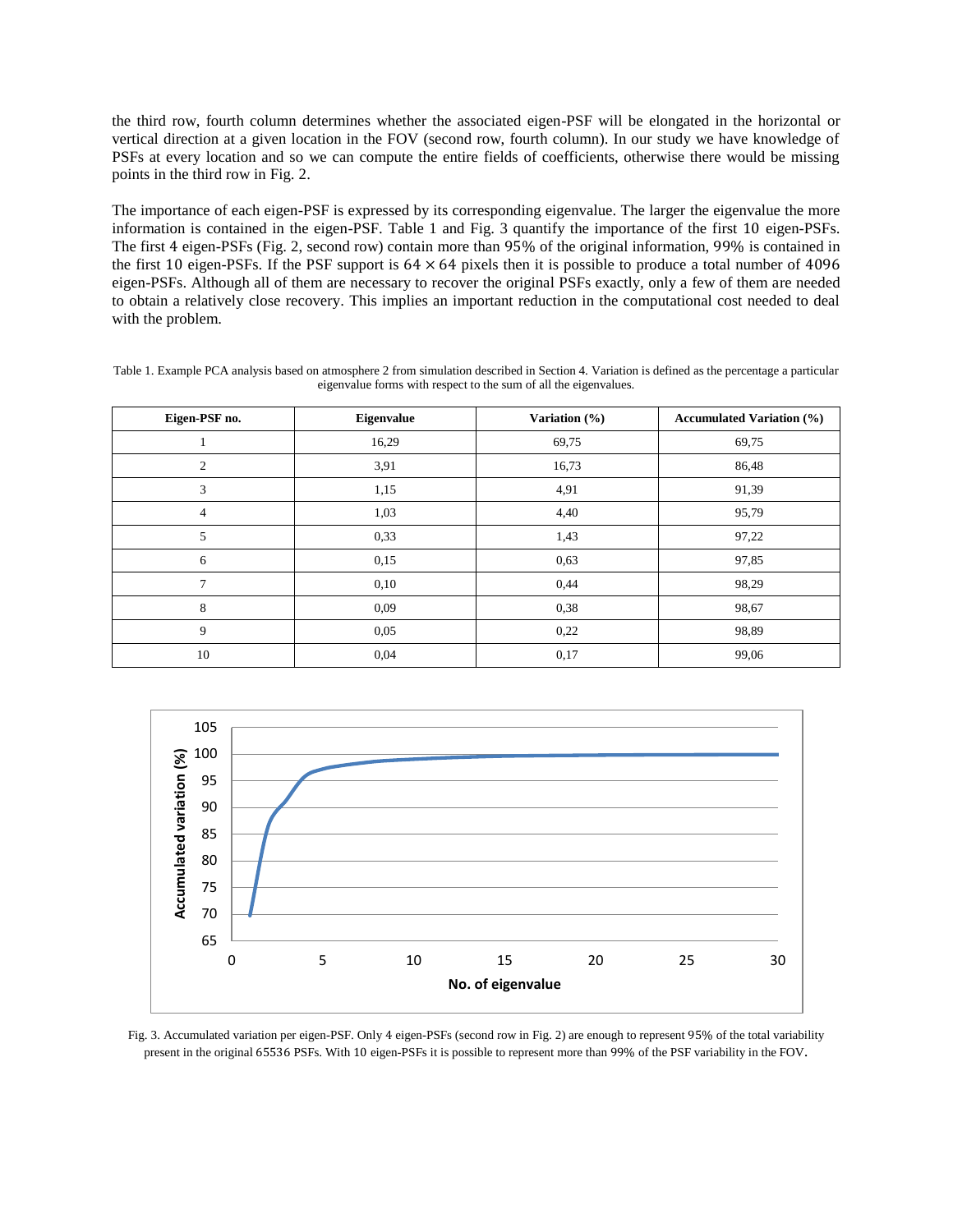### **3. DECONVOLUTION ALGORITHMS WITH PCA**

Inclusion of PCA into deconvolution algorithms is relatively easy. In particular, with respect to the Richardson-Lucy (RL) method [7], it basically consists in substituting the expression for  $h(\vec{u}, \vec{x})$  by the weighted sum  $\sum_{j=1}^{J} a_j(\vec{u})h_j(\vec{x})$ , J being the desired number of considered eigen-PSFs. The equation for RL iteration is as follows:

$$
o^{(n+1)} = \left[ h^T \otimes \left( \frac{i}{h \otimes o^{(n)}} \right) \right]^{\gamma} \cdot o^{(n)} \tag{6}
$$

where *n* is iteration number,  $\gamma$  is a parameter that speeds up the convergence rate when  $\gamma > 1$  and slows it down when  $\gamma$  < 1, and  $h^T$  is the conjugate of the Fourier transform of the PSF or its 180° rotated version in the spatial domain. With PCA, Equation (6) is modified in the following manner:

$$
o^{(n+1)} = \left[\sum_{j=1}^{J} \left(h_j^T \otimes \left(\frac{i}{\sum_{j=1}^{J} h_j \otimes (a_j \cdot o^{(n)})}\right)\right) \cdot a_j\right]^\gamma \cdot o^{(n)} \tag{7}
$$

The current estimate for the object at iteration  $n$  must be weighted by the corresponding set of coefficients  $a_i$ associated with the eigen-PSFs  $h_j$ . The result is convolved with the eigen-PSFs (and added up) and compared with the dataset *i*. This correcting term is then convolved again with the set of rotated eigen-PSFs  $h_j^T$  and coefficients  $a_j$ in order to express it in the object space, before its multiplication with the current estimate. Notice that  $h_j^T$  still uses the same set of  $a_j$ 's.

In the same way PCA can be applied to the Landweber method [12] which yields the maximum likelihood solution in the presence of Gaussian noise, instead of Poisson noise as RL does. Such approach results in the following iterative method:

$$
o^{(n+1)} = \left[\sum_{j=1}^{J} \left(h_j^T \otimes (i - \sum_{j=1}^{J} h_j \otimes (a_j \cdot o^{(n)}))\right) \cdot a_j\right]^{\gamma} + o^{(n)} \tag{8}
$$

In a similar way, reference [9] modifies the L0-AbS algorithm which is a regularized inverse filter that assumes Gaussian statistics for the likelihood term. Its iteration can be expressed in the Fourier domain as:

$$
O^{(n+1)} = \frac{o_t^{(n)} + v \cdot H^* \cdot I}{1 + v \cdot |H|^2} \tag{9}
$$

Capital letters denote Fourier transformation and  $O_t^{(n)}$  is a filtered version of the current estimate after thresholding in the wavelet domain using the 2-D dual tree complex WT or the translation-invariant Haar pyramid (or a combination of both). The wavelet coefficients are modeled as a strictly sparse vector following an  $l_0$  norm approach with a rate parameter  $\alpha$  plus a white and Gaussian residual term of standard deviation  $\sigma_r$ . Both model parameters  $\alpha$  and  $\sigma_r$  must be chosen by the user. Regularization parameter  $\nu$  depends on  $\sigma_r$  and the noise level.

To compute Equation (9) using PCA, reference [9] proposes to decouple the problem, i.e., for a certain value of the regularization parameter v, both the set of original PSFs  $h(\vec{u}, \vec{x})$  and the set of derived filters  $f(\vec{u}, \vec{x}) =$  $\mathcal{F}^{-1}\left(\frac{1}{\sqrt{1-\frac{1}{2}}}\right)$  $\frac{1}{1+v|H|^2}$ ) obtained from the PSFs, are decomposed with PCA independently. Hence, one applies SVD twice, the first time to obtain  $h(\vec{u}, \vec{x}) = \sum_{j=1}^{J} a_j(\vec{u}) \cdot h_j(\vec{x})$  and the second time to obtain  $f(\vec{u}, \vec{x}) = \sum_{j=1}^{J} b_j(\vec{u}) \cdot f_j(\vec{x})$ .

Principal components of the PSFs will be applied in the numerator of Equation (9) and PCs of the derived filters will be applied to the resulting term. If it is possible to assume that both  $h(\vec{u}, \vec{x})$  and  $f(\vec{u}, \vec{x})$  change smoothly across the FOV, then this double decomposition will provide an approximation close enough to the exact solution [9]. Furthermore, it should be noted that both PC decompositions must be computed only once for all the iterations of the algorithm, and not for every iteration again.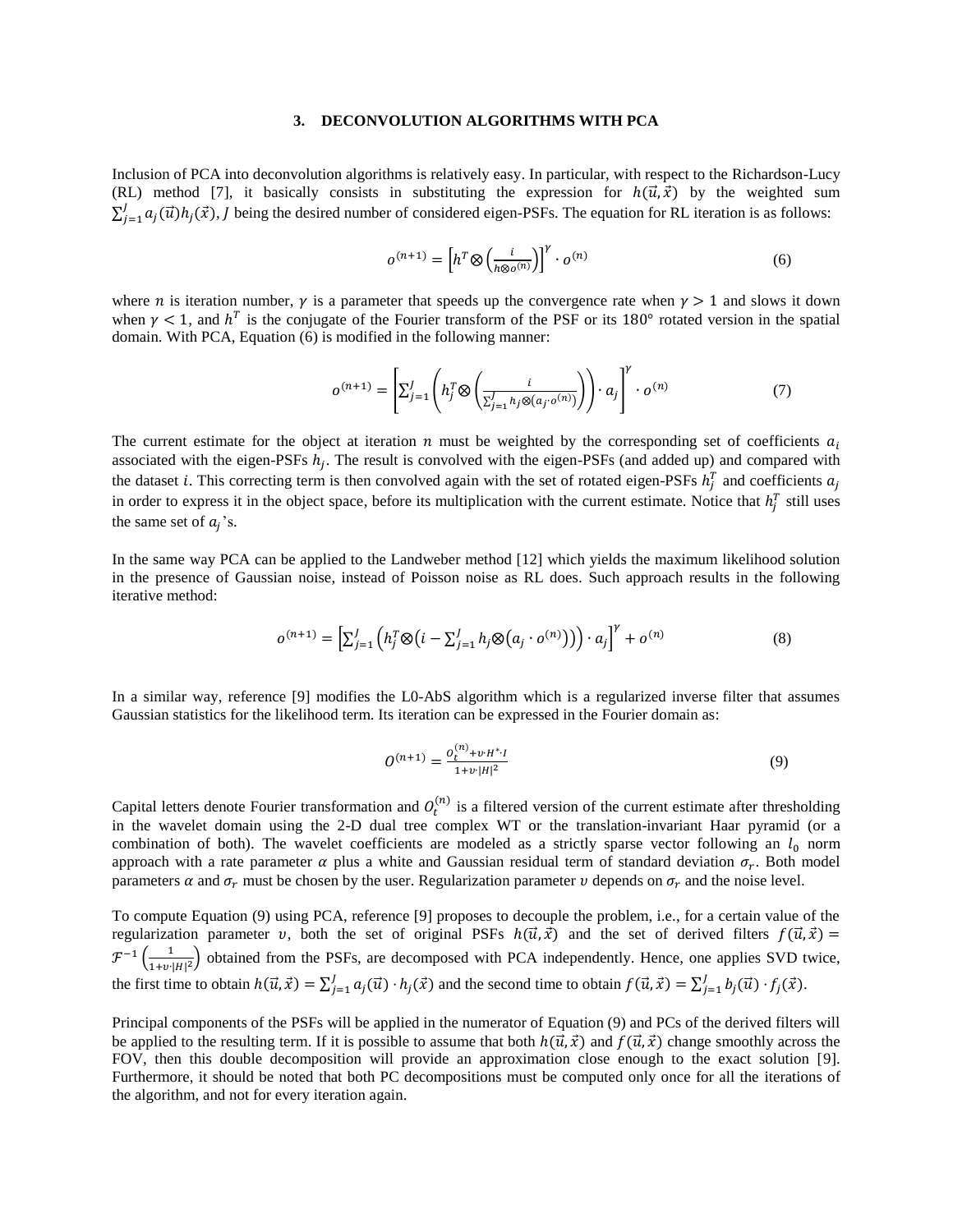## **4. DATA DESCRIPTION AND RESULTS**

In the scope of the current work it is assumed that PCA and the deconvolution algorithm can be supplied with PSFs for every location in the FOV. How this very detailed information about anisoplanatism could be obtained in practice remains an open question but at this stage the main goal is to determine the benefits of treating anisoplanatism rigorously through PCA as opposed to simply ignoring the problem and deconvolving the whole image at once with a single PSF corresponding to the image center.

Attention was focused on observations with single-conjugate AO systems which exhibit very strong anisoplanatism compared to uncompensated imaging (on long time scales) and multi-conjugate or ground-level AO. A large set of AO long-exposure PSFs were simulated analytically using the PAOLA package [13]. The central point of this analytical approach is the calculation of the residual phase spatial power spectrum from which the optical transfer function and subsequently the PSF can be easily obtained. This calculation is done via filtering of the pure atmospheric phase spectrum with a set of filters responsible for: AO fitting error, temporal error, wavefront measurement error and, most importantly in our case, the anisoplanatism error. The advantage of this analytical method over traditional Monte-Carlo simulations is a huge reduction of the computational cost (few minutes instead of several hours or days).

The simulations were carried out for the 3.5-m SOR telescope located at a site of rather bad seeing in New Mexico. Therefore, for all the turbulence vertical profiles explored as part of this project a common value of 1.2'' for seeing was adopted. (Seeing angle is defined as the full-width-at-half-maximum of the long-exposure PSF taken through turbulence at 500 nm wavelength). With Nyquist-sampled PSFs (two pixels per  $\lambda/D$ ) a 256 × 256 pixel FOV covers 7.5''. As test object we used the schematic image of the Hubble Space Telescope (HST) depicted in Fig. 6. It can be easily calculated that HST covers around 5'' when observed from the ground. The test image was therefore padded with zeros to simulate a 7.5'' FOV. Magnitude of the guide star (natural or laser-generated) was set to 10 in the visible, overall transmission from guide star (GS) to detector was set to 15%. Zenith angle was set to 30˚. Wavelength of the observations was set to  $1 \mu m$ . The AO system has many parameters and majority of them are outside the scope and interest of this work. Most important parameter is the density of actuators on the deformable mirror and simulations followed the current design of SOR AO system with  $24 \times 24$  actuators. The other parameters were either taken from SOR AO design documents [14] or optimized to obtain the highest Strehl ratio on axis.

Most importantly, the influence of turbulence profile on PSF variability in the FOV was examined by testing various refractive index structure constant  $C_n^2$  vertical distributions found in the literature. In brief: pupil-plane turbulence yields very isoplanatic images while concentration of strong turbulence higher up leads to severe anisoplanatism. Here, we show results obtained with two real turbulence profiles which had been obtained in the course of site testing in the context of the European Extremely Large Telescope project [15]. One profile ("atmosphere 1") has strong ground-level turbulence and produces little anisoplanatism. The contrary is true for the second profile which we call "atmosphere 2" here. Properties of both profiles are given in Table 2.

In the simulations, firstly a GS image was generated and put either at the center of the FOV (for stellar field images) or in the top right corner of the FOV for images of artificial satellites, as would be the case in laser-guide-star AO. Subsequently, a loop over positions generated a PSF for every location in the FOV according to its field angle and orientation with respect to the GS. These PSFs were then stored for subsequent convolution/deconvolution.

Images of satellites and stellar fields were obtained in dissimilar fashion. For satellites, all possible eigen-PSFs that can be computed from previous PSFs were used to convolve a ground-truth image, weighted with the corresponding set of coefficients, according to Equation (3). Since the complete set of eigenvectors and coefficients was used without reducing the dimensionality, the solution at each location of the FOV is the same as the one that would have been obtained with an individual PSF at such location. Object flux was set to  $8.8 \times 10^7$  photons for both satellite models considered in this work (HST and the "fan" satellite).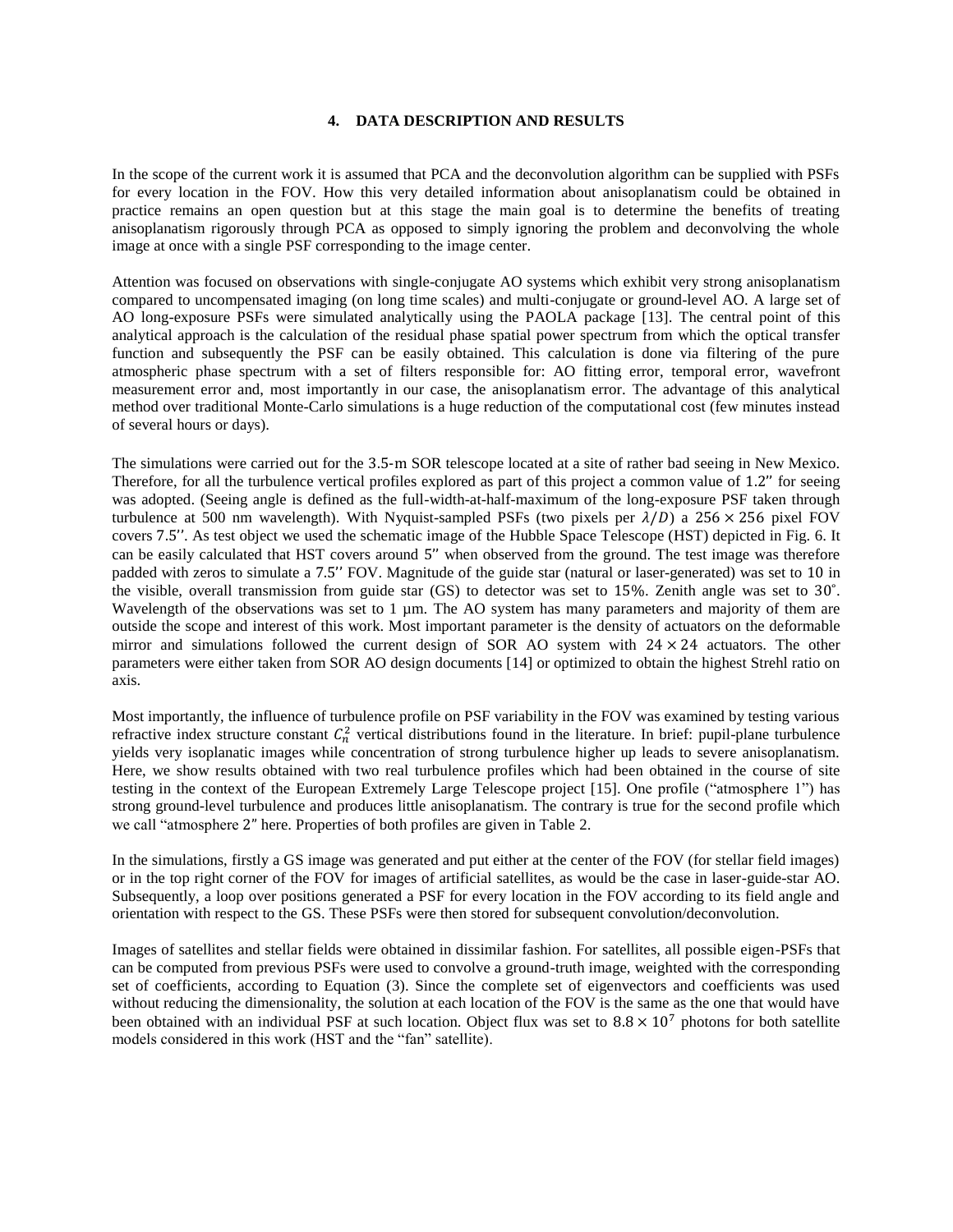| <b>Atmosphere 1</b> |                    |                   | <b>Atmosphere 2</b>      |                          |                   |
|---------------------|--------------------|-------------------|--------------------------|--------------------------|-------------------|
| Height $[m]$        | Fractional $C_n^2$ | Windspeed $[m/s]$ | Height $[m]$             | Fractional $C_n^2$       | Windspeed $[m/s]$ |
| $\theta$            | 0.335              | 12.1              | 47                       | 0.410                    | 5.0               |
| 600                 | 0.223              | 8.6               | 140                      | 0.010                    | 4.6               |
| 1200                | 0.112              | 18.6              | 281                      | 0.030                    | 3.9               |
| 2500                | 0.090              | 12.4              | 562                      | 0.060                    | 3.5               |
| 5000                | 0.080              | 8.0               | 1125                     | 0.010                    | 3.9               |
| 9000                | 0.052              | 33.7              | 2250                     | 0.080                    | 6.4               |
| 11500               | 0.045              | 23.2              | 4500                     | 0.140                    | 12.7              |
| 12800               | 0.034              | 22.2              | 9000                     | 0.140                    | 27.2              |
| 14500               | 0.019              | 8.0               | 18000                    | 0.130                    | 9.0               |
| 18500               | 0.011              | 10.0              | $\overline{\phantom{a}}$ | $\overline{\phantom{a}}$ | ٠                 |

Table 2. Atmospheric models. The strongest atmospheric layers are framed in red.

For stellar fields, a loop over thousand stars executed two tasks for each object: choice of position (random distribution; uniform over FOV) and choice of brightness. For the latter, the so-called initial mass function was employed to first pick randomly a mass for a star (exponential distribution with varying exponents according to [16]). Then, mass-luminosity relation for main-sequence stars was used to arrive at luminosity of the star. Brightness of GS was selected to be the luminosity cut-off, i.e. GS was always the brightest object in the FOV. Finally, an empty image border with no stars was used to avoid the wrap-around effect.

Leftmost panel in Fig. 4 shows the left half of a stellar field. The image is corrupted with shot and readout noise of 10 <sup>−</sup> RMS. The GS is placed close to the mid-right side of this half-FOV, i.e., at the center of the entire image. Subsequent panels in Fig. 4 show the result of using algorithm [7] over this image for different number of PCs. Notice how the stars are better resolved as the number of PCs increases. In particular, it is interesting to stress that with only the first 2 PCs, corresponding to the diffraction core of the PSFs (see Fig. 2), there are still residuals along the diagonal and horizontal directions as we move further out from the GS position. This effect is corrected once the information corresponding to the elongation is included by means of PCs number 3 and 4. PC number 3 includes variations along the diagonal direction while PC number 4 corrects the horizontal-vertical aberrations.



Fig. 4. Leftmost panel: input blurred and noisy image for atmosphere number 2. Data is corrupted with shot and readout noise of 10e<sup>−</sup> RMS. From left to right: different reconstructions using [7] for 1 (69.75% of accumulated variance), 2 (86.48%), 3 (91.39%) and 4 (95.79%) PCs, respectively. The algorithm was stopped at the same number of iterations in all 4 cases. Images are represented in log scale. GS is close to the mid-right side of the image.

The addition of a larger number of PCs helps the reconstruction process. Algorithms like RL are very efficient in the first iterations; however, the lack of regularization produces the undesired effect of noise amplification when the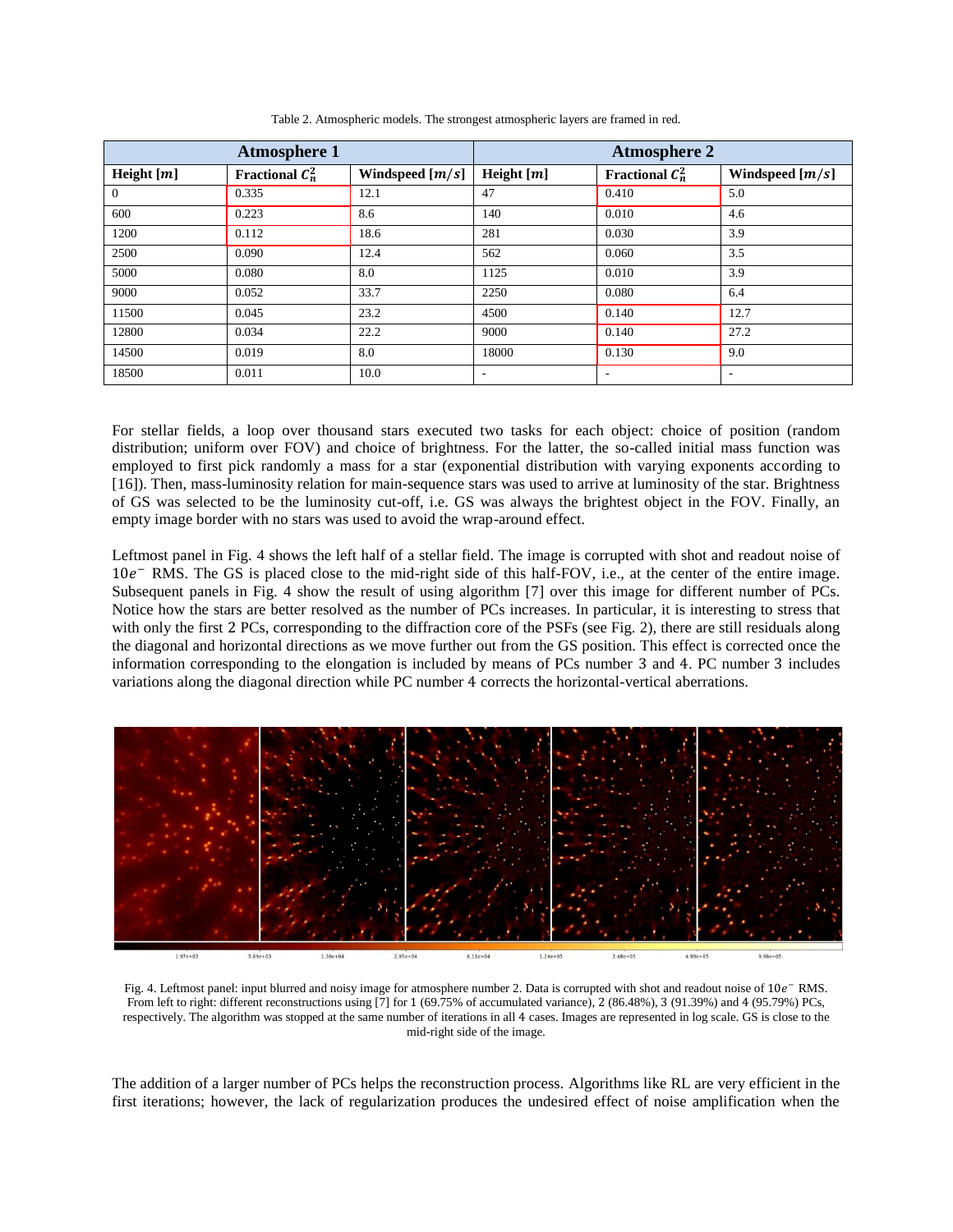number of iterations is excessive. In other words, the level of reconstruction, i.e., the amount of noise in the final image, must be controlled when the number of iterations increases. Fig. 5 shows how the number of PCs and the number of iterations are somehow correlated. Two coaxial circles of stars with the same luminosity are simulated. The GS is placed beyond the upper right corner so the star closer to the lower left corner is the one most affected by anisoplanatism. It is noticeable that the more PCs are included in the reconstruction process the more "protected" the final image is against the noise amplification. The reader is invited to observe in the bottom row of Fig. 5 that the residuals over the inner circle are more symmetric and less affected by noise when 10 PCs are used with respect to only 5 PCs. Still, there are almost no differences between using 5 or 10 PCs when one observes the residuals over the outer circle. When 30 PCs are used all sources are better reconstructed over both circles.

Stronger anisoplanatism requires more PCs to represent the PSF. At the same time, more blurry and more elongated PSFs will need more iterations to concentrate all the light in their corresponding location and will be proportionally more affected by noise than those PSFs closer to the GS. Therefore, an increase in the number of deconvolution iterations at a certain location in the FOV will require an increase in the number of PCs that represent the PSFs there.



Fig. 5. Top row, leftmost panel: input blurred and noisy image for atmosphere number 2. Data is corrupted with shot and readout noise of  $10e^-$ RMS. All sources have the same brightness. GS is placed beyond the upper right corner. Image is represented in asinh scale from 0 to 50E3. From left to right: different reconstructions using [7] for: 5 (96.78% of accumulated variance), 10 (99.51%), and 30 (99.97%) PCs, respectively. The algorithm was stopped at the same number of iterations in all three cases. Images are represented in asinh scale from 0 to 5003. Bottom row: zoom-in view corresponding to the green square in the leftmost panel of the top row.

Figures 6 to 8 show reconstructions of artificial satellites using methods [12] (Equation 8) and [9] (Equation 9). The set of PSFs used to blur the original image is the same as in Fig. 5. Images have been corrupted only with readout noise of 10e<sup>-</sup> RMS. Fig. 6 shows how the methods making use of static PSFs are not able to produce good reconstructions in those parts of the object that are far from the position where the reference PSF is located. Results obtained with the algorithms adapted to the use of PCs are significantly better (Fig. 6, rightmost panels). However, in Fig. 7 one can observe that different parts of the satellites would need different numbers of iterations to completely homogenize the reconstruction quality or consider a more robust restoration method. Regions closer to the GS (upper right corner) suffer from noise amplification whereas regions further out are still smooth.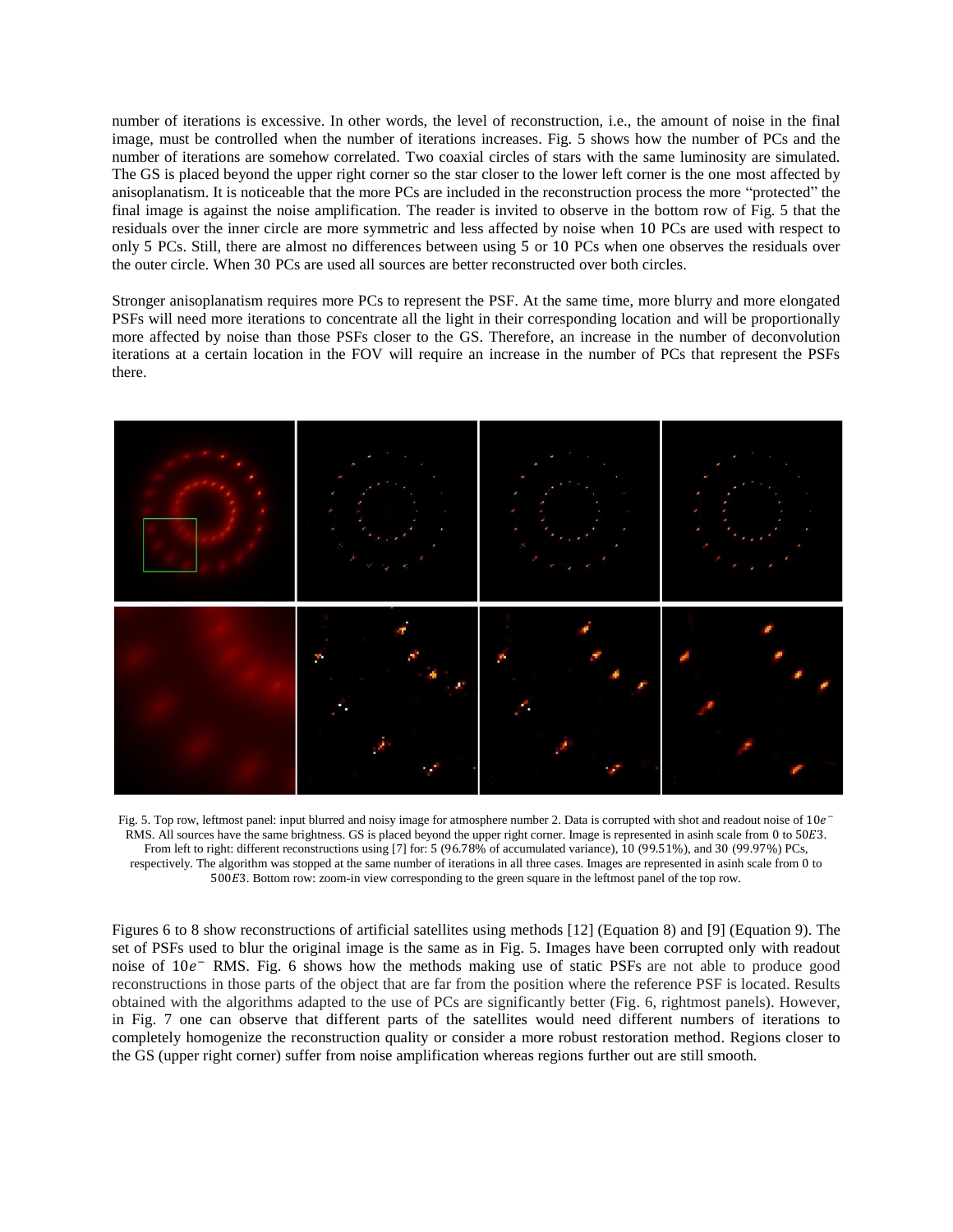

Fig. 6. Leftmost column: ground-truth image. Second column: blurred and noisy image for atmosphere number 2. Data is corrupted with only readout noise of 10e<sup>-</sup> RMS. Guide star is placed beyond the upper right corner. Field of view is  $256 \times 256$  pixels. Third column: reconstruction using Landweber method [12] with reference PSF at position (255,255). Fourth column: reconstruction using Landweber method with reference PSF at position (127,127). Rightmost column: reconstruction using Landweber method with 50 PCs (99.996% of accumulated variance). All reconstructions are stopped at  $1E4$  iterations.



Fig. 7. Leftmost column: ground-truth image. Second column: blurred and noisy image for atmosphere number 2. Data is corrupted with only readout noise of 10e<sup>-</sup> RMS. Guide star is placed beyond the upper right corner. Field of view is 256 × 256 pixels. Third column: reconstruction using Landweber method [12] with 50 PCs (99.996% of accumulated variance), and 1E4 iterations. Rightmost column: 4E4 iterations.

Method [9] makes use of the wavelet transform (WT) to filter out the noise. In this work we have used the translation-invariant Haar pyramid although other possibilities are also valid, such as the 2-D dual tree complex WT or a combination of both. The values of the regularization parameter  $\nu$  and the threshold level in the wavelet domain are needed to be set. Reference [9] proposes some optimal values for certain levels of noise and a certain set of PSFs that are different from the ones considered in this work, thus resulting in different PC decompositions. Fig. 8 shows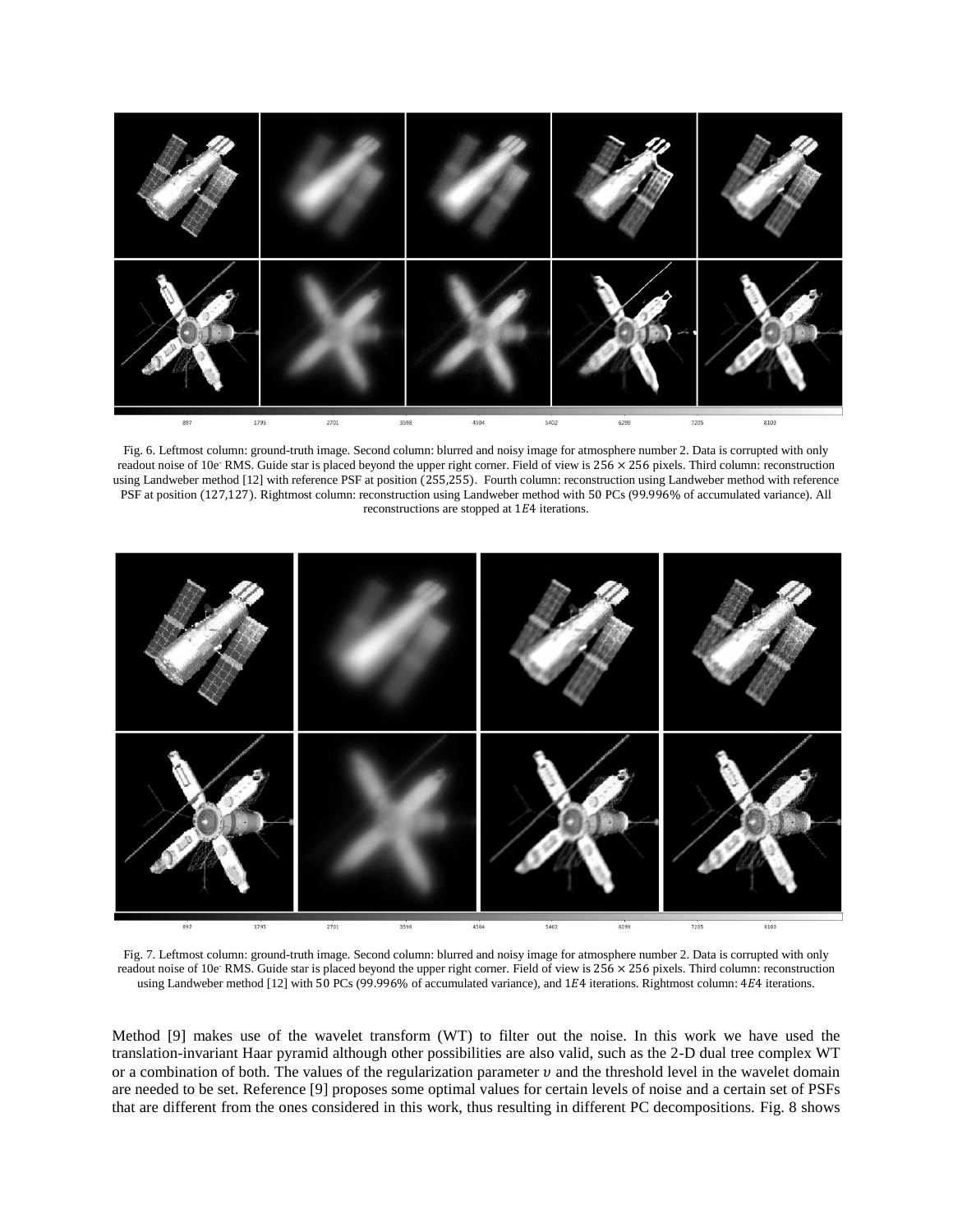the results for different values of the regularization parameter in Equation (9), obtaining sharper reconstructions with increasing values of  $v$ . Nevertheless, we found that values larger than 9 started to produce visible artifacts (see Fig. 8, rightmost panels).

Results in Fig. 8 show that algorithm [9] allows to control noise amplification better than [12] in regions close to the GS but also stops the enhancement of further-out regions too soon, thus stressing the need of finding a method that allows to homogenize the quality of the final solution across the entire FOV.



Fig. 8. Reconstructions using Miraut method [9] with 50 PCs (99.996% of accumulated variance). From left to right: regularization parameter  $v$ equal to 1.04, 2.09, 4.17 and 8.35, respectively.

## **5. CONCLUSIONS AND FUTURE WORK**

In this work we have shown the applicability of spatially-varying image deconvolution based on principal component analysis to anisoplanatic PSFs for single-conjugate AO systems. These techniques have been applied to both stellar fields and extended objects. We showed that the increase of the number of eigen-PSFs in the deconvolution process helps to control noise amplification. However, to homogenize the quality of the reconstructions, without compromising the achieved level of resolution, it is necessary to add regularization terms which include PC rigorously.

Results shown in this work are based on the unrealistic assumption of having a perfect knowledge of all the PSFs involved in the image degradation. Therefore, for a  $256 \times 256$  pixel FOV a total number of 65536 kernels is required. This also means having a perfect knowledge of all the coefficients, at each location, which weight the importance of the corresponding PCs across the FOV.

Even in the case of observations of stellar fields, where PSFs could be extracted at a few locations within the FOV from isolated stars, the lack of knowledge of the PSF at most of the pixels would necessitate estimation of the PC coefficients wherever the PSF is unknown. Reference [5] uses 5th order polynomial interpolation to model the spatial variation of such coefficients using the known coefficients as fixed points. However, the authors state that higher-order polynomial can worsen the fidelity between the data and the proposed model. Different interpolation methods have been proposed for describing the spatial variation of the PC coefficients. Reference [11] concludes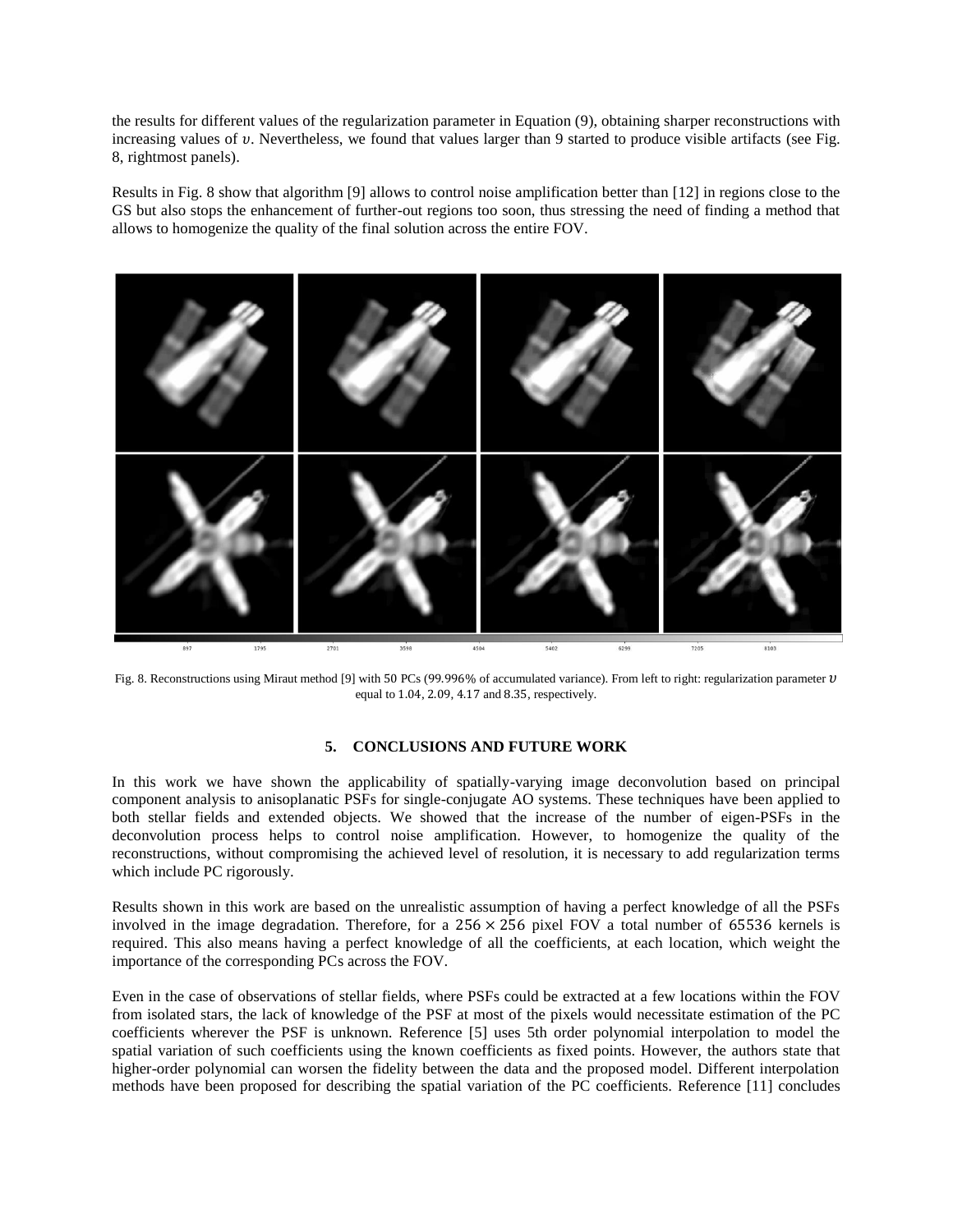that Kriging gives the most reliable interpolation but this conclusion was based on very specific type of astronomical data, namely weak lensing surveys.

Furthermore, PCA has been performed over noise-free PSFs. Shot and readout noise was introduced in the simulations after the ground-truth image was degraded. In real situations, extracted PSFs will be corrupted by the unavoidable presence of noise and, in the case of satellites, for which a myopic/blind deconvolution algorithm can be used to compute the degradation kernel in specific locations, the deduced PSFs will be affected by the uncertainties associated with that deconvolution process. Departures from the ground-truth PSFs will translate to different PC decompositions, i.e., different types of eigen-PSFs and coefficients, and a different number of eigen-PSFs to properly describe the same amount of PSF variability. Such differences must be studied in order to take into account their effect in this reconstruction problem.

Finally, introduction of PCs into the RL algorithm is straightforward: one only needs to substitute the PSF by a weighted sum of eigen-PSFs. However, the application of PCs in more complicated approaches, e.g., into the Bayesian framework, can be mathematically intractable. The authors of reference [9] had to apply an approximation to include PCs in a simple regularized inverse filter. The design of myopic/blind deconvolution approaches with PCA is the next natural step in spatially-varying imaging.

### **ACKNOWLEDGEMENTS**

This material is based upon work supported by the Air Force Office of Scientific Research, Air Force Material Command, USAF under Award No. FA9550-14-1-0244 DEF, Ministerio de Ciencia e Innovación under Contract TIN2013-43880-R and the European Regional Development Fund (FEDER). We also extend our gratitude to Dr. Javier Portilla (IO-CSIC).

## **6. REFERENCES**

[1] Hirsch, M.S., *Blind Deconvolution in Scientific Imaging & Computational Photography*, Thesis, Tübingen, 2011.

[2] Nagy, J.G. and O'Leary, D.P., Fast iterative image restoration with a spatially-varying PSF, *Proceedings of SPIE*, Vol. 3162, 388-399, 1997.

[3] Baena-Gallé, R. and Gladysz, S., Estimation of Differential Photometry in Adaptive Optics Observations with a Wavelet-based Maximum Likelihood Estimator, *PASP*, Vol. 123, 865-878, 2011.

[4] Refregier, A., Shapelets - I., A method for image analysis, *MNRAS*, Vol. 338, 35-47, 2003.

[5] Jee, M.J. et al., Principal component analysis of the time- and position-dependent PSF of the advanced camera for surveys, *PASP*, Vol. 119, 1403-1419, 2007.

[6] Popkin, T., Cavallaro, A. and Hands, D., Accurate and efficient method for smoothly space-variant Gaussian blurring, *IEEE Transactions on image processing*, Vol. 19, 1362-1370, 2010.

[7] Lauer, T.R., Deconvolution with a spatially-variant PSF, *Proceedings of SPIE*, Vol. 4847, 167-173, 2002.

[8] Flicker, R.C. and Rigaut, F.J., Anisoplanatic deconvolution of adaptive optics images, *JOSA A*, Vol. 22, 504- 513, 2005.

[9] Miraut, D. and Portilla, J., Efficient shift-variant image restoration using deformable filtering (part I), *Eurasip journal on advances in signal processing*, Vol. 2012:100, 2012.

[10] Press, W.H. et al., *Numerical recipes*, Cambridge Univ. Press, Cambridge, 1992.

[11] Bergé, J. et al., On point spread function modelling: towards optimal interpolation, *MNRAS*, Vol. 419, 2356- 2368, 2012.

[12] Landweber, L., An iteration formula for Fredholm integral equations of the first kind. *Amer. J. Math*. 73, 615– 624, 1951.

[13] Jolissaint, L., Véran, J.-P. and Conan, R., Analytical modeling of adaptive optics: foundations of the phase spatial power spectrum approach, *JOSA A,* Vol. 23, 382-394, 2006.

[14] Johnson, R., Montera, D., Schneeberger, T. and Spinhirne, J., A New Sodium Guidestar Adaptive Optics System for the Starfire Optical Range 3.5m Telescope, in Frontiers in Optics 2009/Laser Science XXV, OSA Optics & Photonics Technical Digest, OSA Technical Digest (CD), 2009.